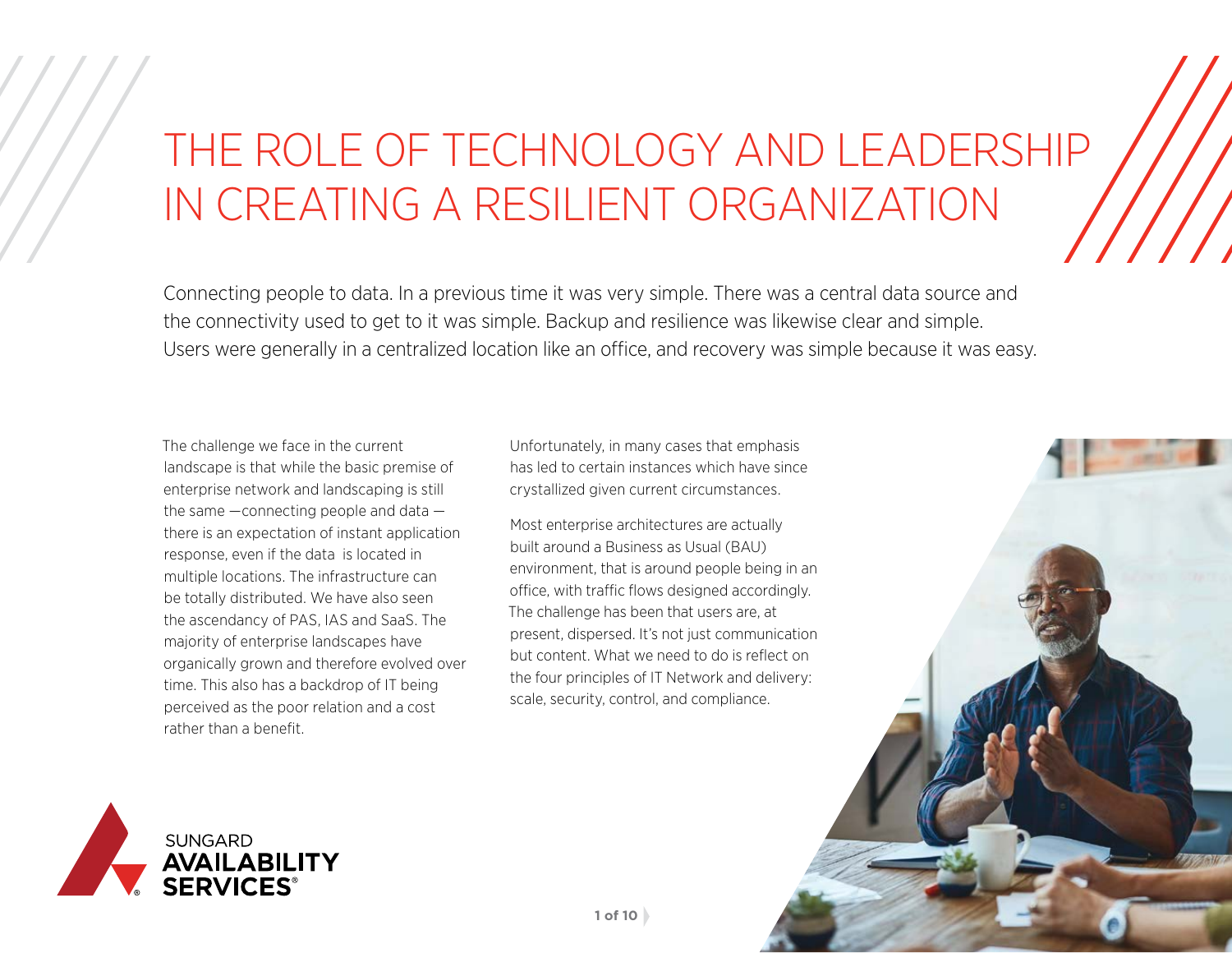If we look at scale, some companies have been lucky enough to flex the bandwidth. It may be ADSL or Ethernet. Because the topology has been built around an office environment, networks can't necessarily flex. Although the bandwidth may be there, there is pressure on other elements. You are now moving from connectivity in the same building to WAF, to firewall balances — all the things you haven't thought of needing before. You had to get users to come in through the various security aspects. What we have seen is, to cope with the current scenario, many companies using their bandwidth and exceeding it, and having to use their DR links as well — those set aside for business continuity. This leaves businesses vulnerable.

More reliance on SaaS applications means a need for better connectivity. There is a culture of expecting instantaneous response. You have to make sure the latency is short. As a result, how you architect the environment is critical.

### Do you provide it yourselves, or go to someone who can consolidate it for you? How do you manage that?

The other point which people are finding is contracts, and how flexible they are. The CFO community is finding that the only thing certain is uncertainty. How can spend be reallocated across various outlying services to give the outcome needed? We should be considering this.

#### **Security**

An unforeseen circumstance is traffic patterns have changed, as we now have seen traffic flowing through firewalls. To balance the user experience, some companies have relaxed or changed their security policies, or had difficulty maintaining them. More than one company has left themselves vulnerable to attacks, and these are prevalent. One question is, have your data and applications been correctly identified and are you approaching it in a tiered fashion? Is it one size fits all? How do you protect yourself and future traffic patterns?

#### **Control**

In the current environment, people have been working off kitchen tables and using home Wi-Fi, using the same laptop for meetings and shopping. You have now seen the challenge of shadow IT. Again, has IT become the bottleneck because we haven't reacted fast enough to this changing environment? Should IT be seen as a broker rather than a provider of services?

#### **Compliance**

Rules of land/union still apply. There will come a time when rules will once again be applied. While some leeway will be given to recording conversations, that time will soon pass when that is okay. The new normal — how will it be structured, and are we prepared?

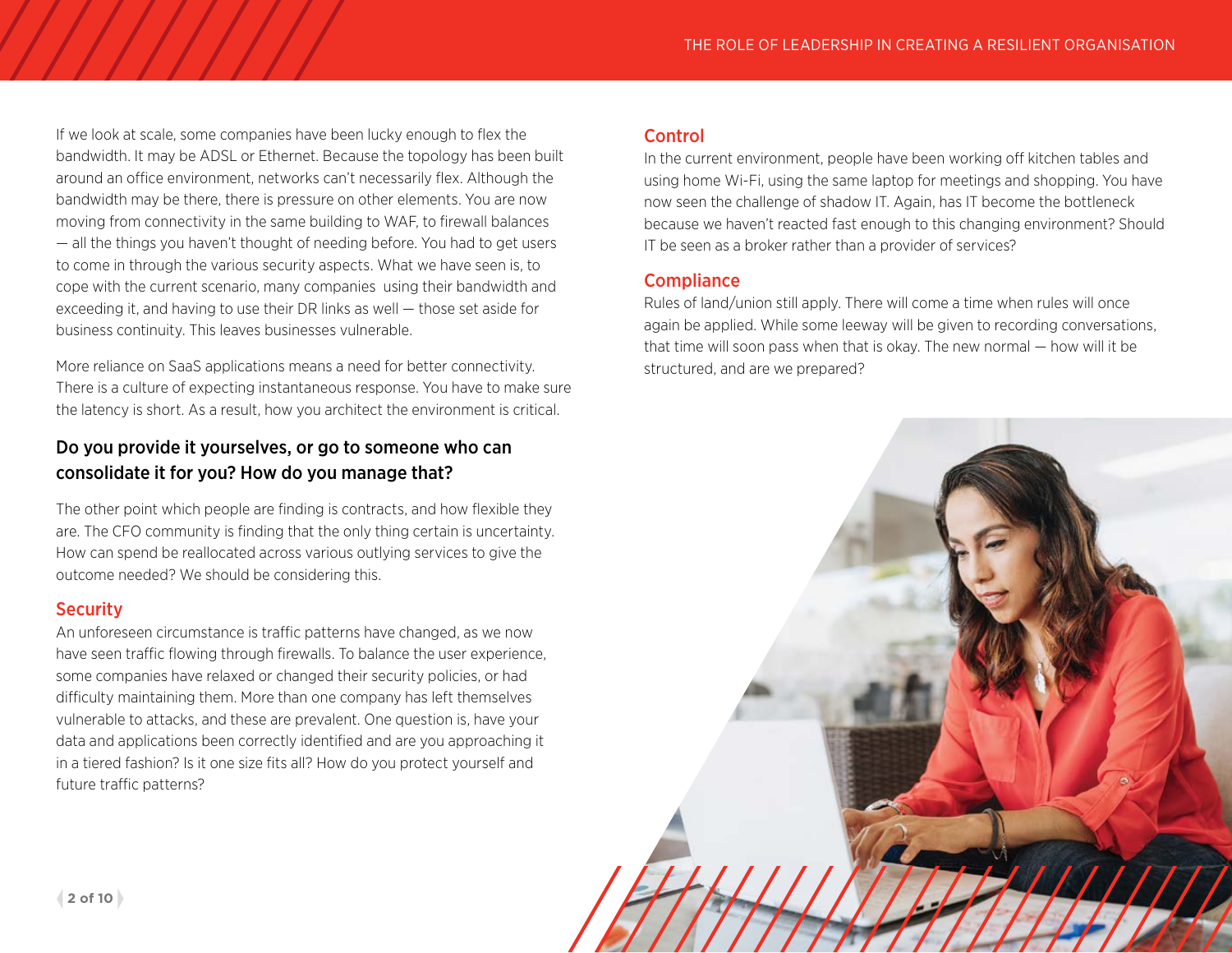# Costs have always been a major factor

IT is a cost center, not a profit center. CapEx has been spent which hasn't been budgeted for. This is overspend. Which projects which will give competitive advantage, delayed or put on hold? Has the business actually done a review of what they're going to ask us to do? What will and will not be in scope? The reality is strategy has to change and we have to reflect on our ability to support that strategy.

If you look at budgets generally, it's now time for IT to look at global real estate. They are intrinsically linked to and feed on each other. Is it under review from occupancy and budgetary viewpoints? We use IDC as a reference.

They reference:

10% Pre-Pandemic were working from home

23–30% New Normal **Prediction** will work from home going forward

Physical space can have a tremendous impact in inspiring staff and enabling companies to imprint their unique corporate values. It generates human collisions and companywide collaboration in a unique way that is still hard to replicate in the digital workplace.

How do we reinvent ourselves? To capture energy and collaboration and accept real estate will be different? We are now looking at a hybrid real estate approach when a return to work is being talked about.

# Pandemic pressures changed the ways that businesses worked with technology partners:

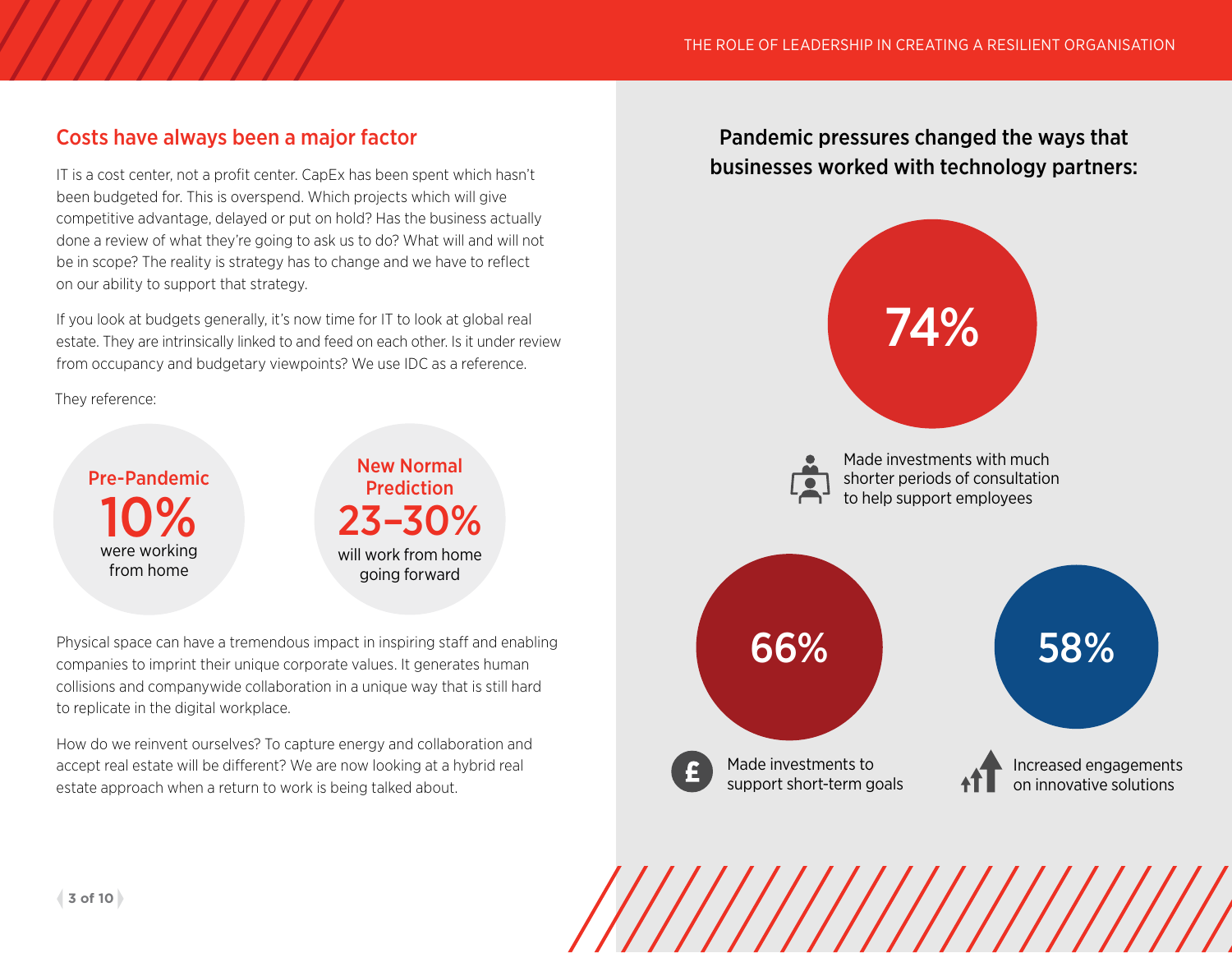# Hybrid is the new normal

One of the consequences of lockdown are all centers of excellence locked down at once. Support in two locations rather than one. Do you use a serviced workplace, or set real estate aside which won't be used, and is expensive? How do you expand the capability to fit the new normal? You have a hybrid environment with customer co-location, customer site, hosted private cloud and SaaS. How can this be blended? Is it time to take stock? If the majority of users are using SaaS, is the same infrastructure needed? Do I need on-premises or not? How do I architect it? We need to look at real estate and IT together.

How do we execute this? We have the desire to improve versus ability. People are the most critical and limiting factor. How do I free my people up to give me intellectual horsepower? How do I automate more things to get more time back? What we are seeing in a lot of companies is that running the business and improving are two separate functions. That can only be realized when you have first identified the mundane tasks that are essential, but non-core.

The point being is that hybrid is the new normal. 74% of people are using a hybrid environment today. If we acknowledge this is the new normal, is now the time to do a tactical review, and understand how IT moves from cost to value? Although we are looking at this through the lens of the pandemic, the majority of calls are around network, power, and communications, especially when you have a dispersed environment. While we are looking forward, we must make sure we don't have the perfect storm of pandemic, distributed workforce, and potential outages.

**74%** of people are using a hybrid

# Number of businesses that reported positive decision-making experiences surrounding the cloud:

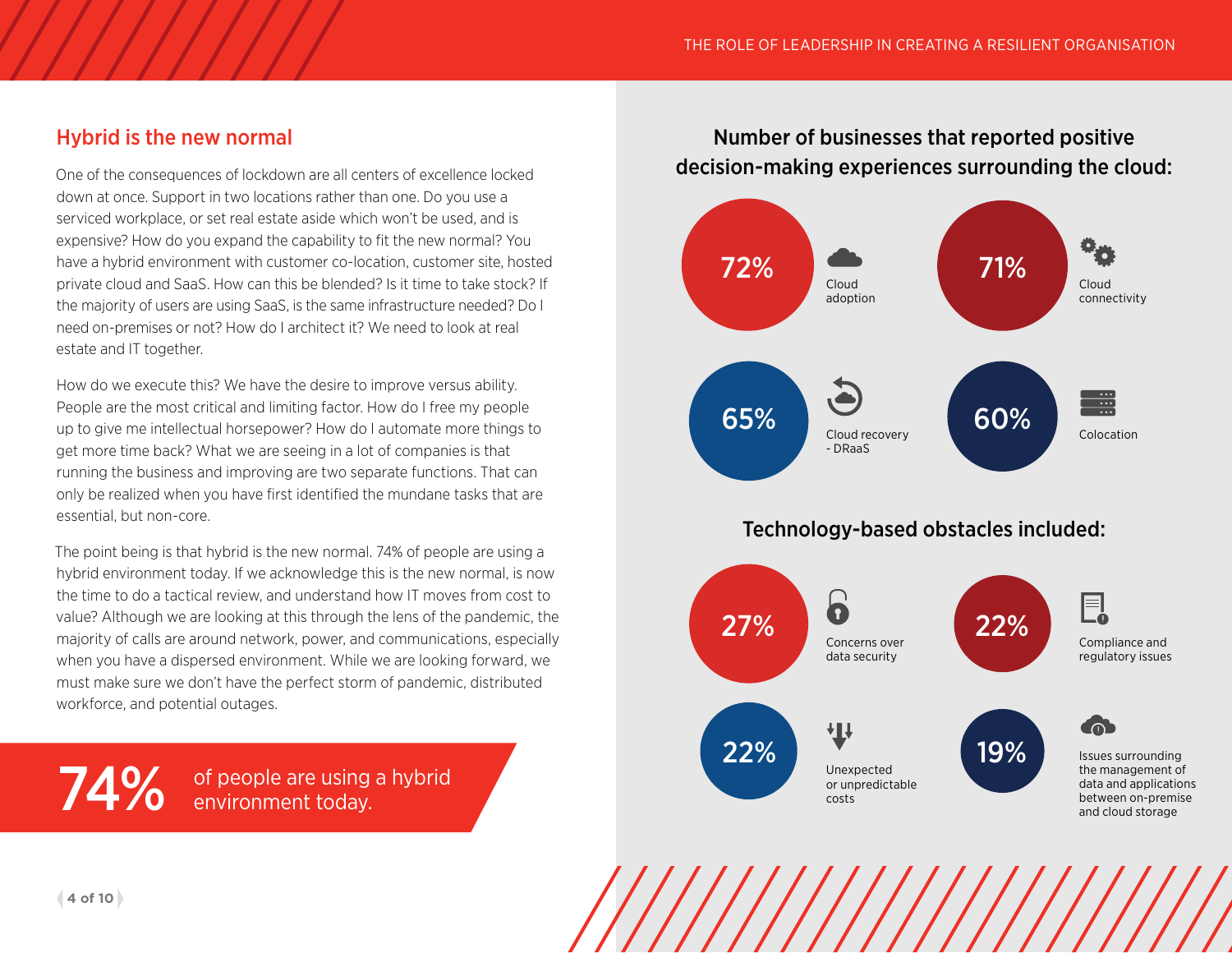# Leadership Aspects

"In war, the moral is the physical as three is to one" — Napoleon

If the best army isn't being used correctly, it's all for naught. Leadership plays a critical part in inspiring and developing. The pandemic has been a surging stress test. It may be useful to consider what we have seen in recent months.

#### During lockdown, a study commissioned by Sungard AS in North America found that customers use of digital services more than doubled on average.

The survey found rising levels of expectation and less tolerance of outages.



32% of consumers would switch providers if a<br>website was down for more than 24 bours website was down for more than 24 hours.

During the pandemic, while some staff never left the office where the tech solution was just too complicated —

# 97.4%

#### of organizations had staff working from home.

There is a requirement for resilient and secure IT. Senior leadership wanted to get people back around tables for water cooler moments, believing genuine face to face collaboration is important. This will be a challenge if countries fall back into lockdown. Demands on IT support staff: a report commissioned indicates that —

27.6% of organizations had to supplement

The recent Honda data breach<sup>1</sup> is thought to be related to remote working with data weaponized through ransomware. That should give leadership pause for thought as to how they view the recovery of data. 5-10% of business data is seen as crown jewels, but what level of recovery it needs is still to be determined.

Delivering resilient services and responding to regulatory demands is a challenge. Financial sector businesses in particular need to have greater ownership of issues.

When we talk about enterprise resilience, technology isn't enough. The entire organization has to be resilient with a leadership team that sets expectations. Ultimately, the role of leadership is to make difficult decisions, which requires an understanding of issues. These choices need to be coherent and aligned to a strategy.

#### Four attributes leaders need to exude:

- Making decisions in an environment of imperfect information where compromise is inevitable and necessary. Avoid decision paralysis. 1
- A sense of purpose which provides focus. Leadership is all about people. In times of trouble, leaders must stay calm —the swan analogy. You need to know and understand your team, identifying and acknowledging anxieties.  $(2)$
- A learning culture striving for better. Trust your people to do the right thing and they will look to you to do the same. Culture beats strategy every time. (3)
- Finally, communication clear, consistent, open and transparent. Developing a shared understanding is key. 4

1 Honda's global operations hit by cyber-attack <https://www.bbc.com/news/technology-52982427>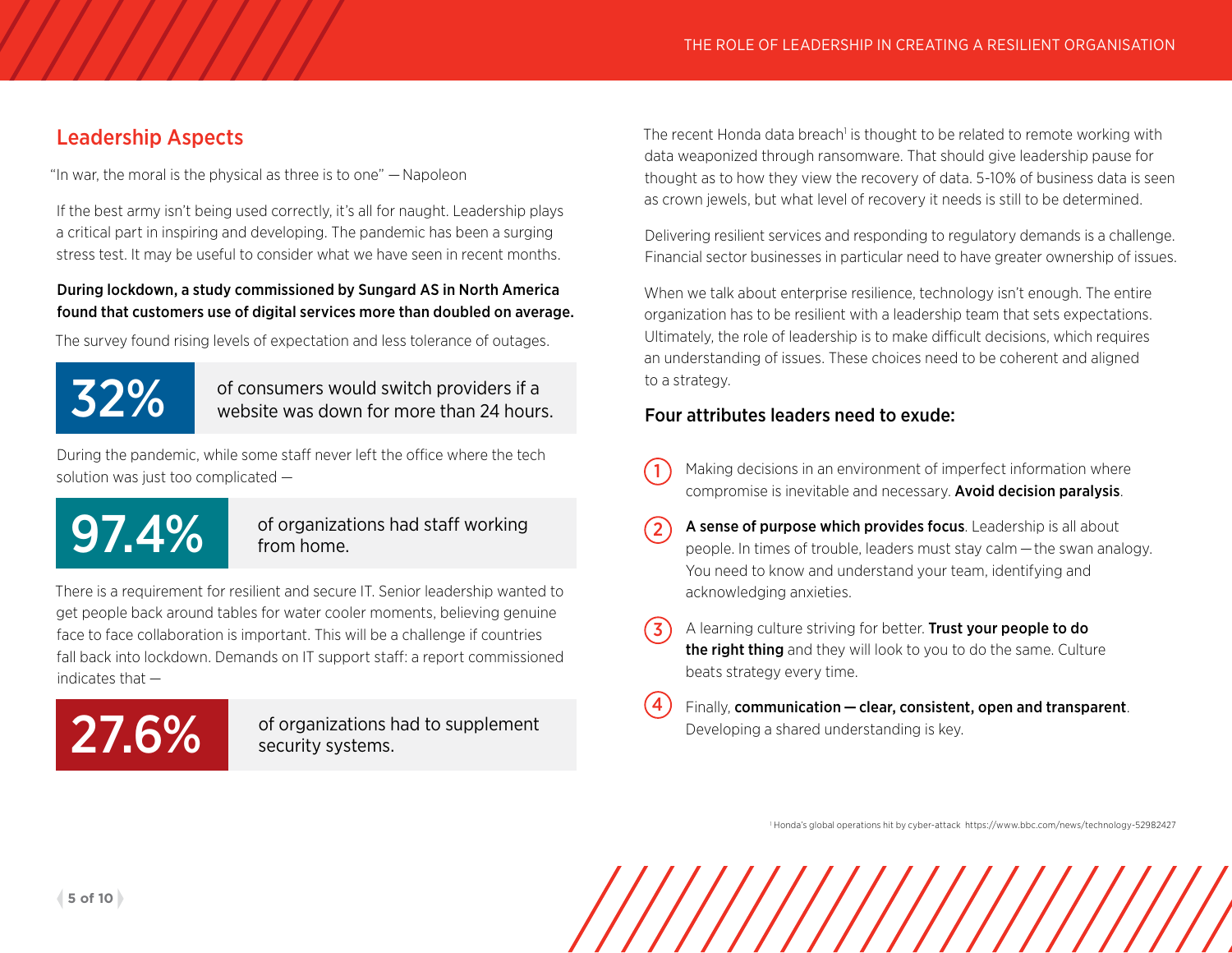# What is the most valuable trait for leadership to demonstrate in current times?

During the pandemic calmness was a key trait, even in a full-blown crisis like this one. The logical approach has calmed everyone and allowed innovative ideas without pushing the panic button and isolating people.

One of the major factors was a renewed focus on goals from everyone from the top down, and support throughout the organization to manage goals and achieve them. This was a change from COVID-19 where isolation and remote work gave an emphasis to management to use that tool to drive the business forward.

In a complex situation, developing truth from the ground up is a real challenge, but once you have it decisions can be made quickly. Leaders must listen.

Another point of concern — the drifting team. When the crisis started, everyone was energized by its newness. Now that it's the new normal, there's the grinding stress of its implications. Everyone is somewhere on the spectrum. It will be interesting to see how management styles evolve out of this. The one thing that's nice to see is the exponential increase in cyber exposure as we've had to flip our networks on their heads. We know that on a day to day basis we're cutting corners to keep the organization running.

Make no mistake, Technology has supported us. Very few organizations have suffered from lack of investment. Teams have risen to the challenge. The responses we need are in place. That has been fairly successful and was affected very quickly. We have worked for a long time to make our leaders accessible. However, the pandemic and remote working environment have led to us to a series of losses. Normal face to face engagement is lost. We are starting to lose the collaborative environment. It's a lot more difficult when you're doing it over Zoom or Teams. You can't look at body language. We are at a point now when some effort has to be made in how we lead in a remote environment.

From the start of the pandemic many leaders have begun to overcommunicate. Coffee mornings each week over Zoom have filled the gap. Previously, at least 10% of the workforce worked from home so that behavior should have been anticipated. The level of consistency has been poor as leaders have had to adapt to what was already a reality for a lot of people. It showed the rigidity of their previous test scenarios. And, of course, none of this was tested in advance.

# How can water cooler moments be reconstituted?

The future is looking as though it has spelled the end of small, compact meeting rooms with more collaborative and open workspaces becoming the norm. A large percentage of time will be spent with people working from home, but how long this will last we don't know and in which industries. Already we are seeing those in the finance sector encouraging staff to return to the office full-time.

For now, the office is being used for engagements where management want to bring people in. What we maybe take for granted today in the office space will need to be booked in advance. Cleaning those spaces afterwards will need to be more focused. Certainly going forward how businesses will use offices will be different than how they were used pre-pandemic.

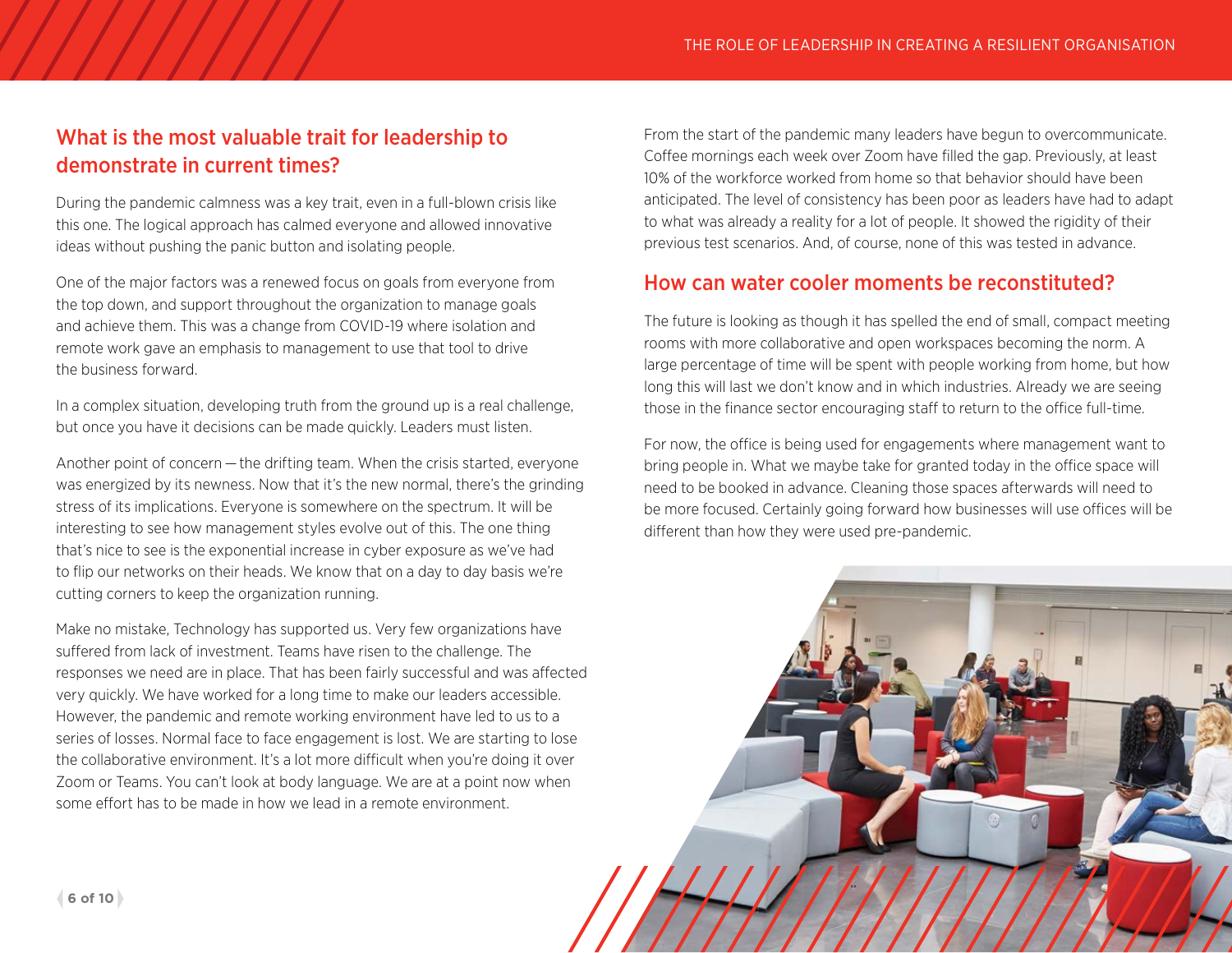# Have you seen that goals have changed?

Again, IT is seen as the poor relation. What are not going to be priorities? The management of goals has changed including people interaction and how they are evaluated. From a technological side, we have built systems that were able to cope that nobody realized were able to. This is a positive development. The investment made has now enabled us not having to react. From a technological side, some businesses have built systems that were able to step up, but nobody realized were able to, which was a positive development. The investments some businesses made enabled them to react, with most going from a small percentage of the workforce being home based, to whole teams and departments in a short space of time. Some businesses were able to achieve this and still able to have a level of resilience because of previous disaster recovery strategies. The one issue that arises though for all is the ability to sufficiently communicate knowledge internally and ensuring departments focus on their goals.

Leadership is there to make decisions. They think I need to do this, but I don't know why.

# Do you now feel that the whole business resilience seat is now there at the table, or is it still a fight?

This won't change. What maybe has come to a better understanding is that IT is a vital part of the business. This is quite important because we are not necessarily its focal point; however, when you switch on the light, you expect it to come on. That has opened better communication channels to improve on the output of IT and to make people understand, that their input is what drives us. As part of a service, we have to understand and execute within business expectations. It is not free. It is based on the business expectation, and we have to understand on both sides of the table. The separation of the day to day job operation — has it changed? Yes. Has it improved IT? Maybe not so much as to reinforce or to reiterate the role of IT as part of the business. We could provide everyone with

laptops, phones, all that just happened. We had a security team and firewall in place — this is what we need, but you need to upgrade your systems because of security. In sum, cause and effect.

This has been a crisis and it's not always a nice environment to operate in, but there have been opportunities. It has proven what we say about investments. For us, it's been a positive in terms of the discussion and the seat at the table. We are better focused to develop, but that very much has led us to that's a priority for the organization. We are getting to hear about things. There is an IT element to everything. Everybody is having to go digital. People who were delivering training are now saying can we do this online. It showcased our department. Positives have come from it. That is not to say we don't struggle for resources. We are going after the money and securing funding. We are finding that resources within our own team are hitting capacity. In other words, people are still the limiting factor.

### It's best to have somebody within who gives you an insight to the culture and hit the ground running. Showcasing talent. Giving people the ability to walk around proud. There's a link between strategy and activities on the ground.

One of the big questions is the constant pressure of digital transformation. You're delivering automation of systems continually. This crisis has proven that on the journey, we have already implemented a lot of the steps. The processes and technologies were there. There were gaps, but that wasn't a choice. Business leadership and the world as a whole – where is that going to lead? Where is the transformation component now that we are all in that space? It is no longer a concept, it is real. Are we doing enough? Do we stop here? Is there a permutation we should strive for?

The new normal is one where if you're just surviving, you're going backwards. If that's your instinct, you're already dead. Digital means what? There are as many answers as people. Make the journey less siloed. How do you make those interactions as seamless as possible?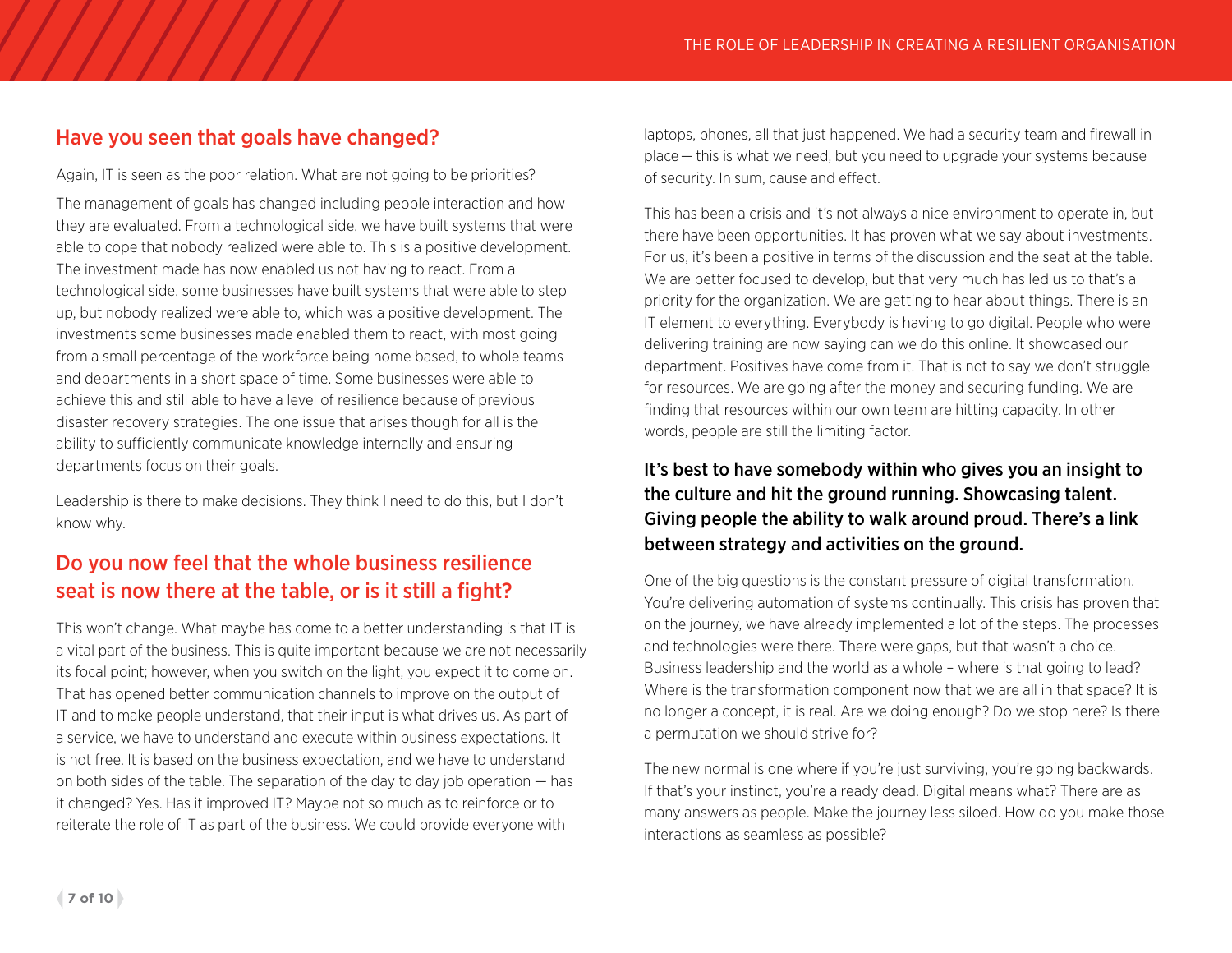# What is the strategy to be?

What do we want to be when we grow up? Priorities are changing. If IT is required to support everything in escalation mode, effectively nothing is in escalation mode. We have to pick what's beneficial. We can coalesce around that. This has proper board membership and sponsorship. The wheels of the conversation are greased.

The whole point of this is, the lead has been given to us, but the race isn't finished. Is it a marathon? No likely it's rather a set of sprints. We need to understand the next thing to give business an advantage.

Whoever would have thought education could help an organization to better compete in today's post-pandemic world? The question is holding leadership to account, and what is the new normal for them. We have to be at the table with leadership. Have people focused on the right things at the right time.

A lot of this is about educating leadership. The current crisis has put IT Disaster Recovery into the Executive area where it didn't sit previously and hasn't for a long time. Leaders understand the importance. If you try to cover all options, you're not going to do justice to any of them. The strategy needs to be aligned. Now that technology has a voice at the table, make use of it to educate the other decision makers around it.

There are more challenges because people are working from home. The challenges are if compromises happen, that damages workplace networks. It is a serious issue as IT used to be (and still very much considered) a cost center.

# IT Disaster Recovery

One thing we have noticed about the pandemic experience is that everything has worked.

We do; however, all have dependency on our ISPs. Multiple ISPs have been useful to give business further resilience. Network outages can impact services in rural areas. Data connectivity is critical. The investments have paid off.

Before Covid, back-up suppliers designed our plans, and for the tests we were trying to simultaneously be clever and resilient. Even when you are careful, however, staff being lost can be tricky. In general, at least when it comes to the pandemic, there has been a realization of the importance of IT. There is also impatience when something goes wrong. We had a system where SMS messages were sent and not received. We don't know whether this had to do with software of or not of phone providers. Things have changed, and yet they remain the same.

An agile infrastructure is great. Managing it is something else again.

**The whole point of this is, the lead has** been given to us, but the race isn't finished. Is it a marathon? It's a set of sprints. We need to understand the next thing to give business an advantage.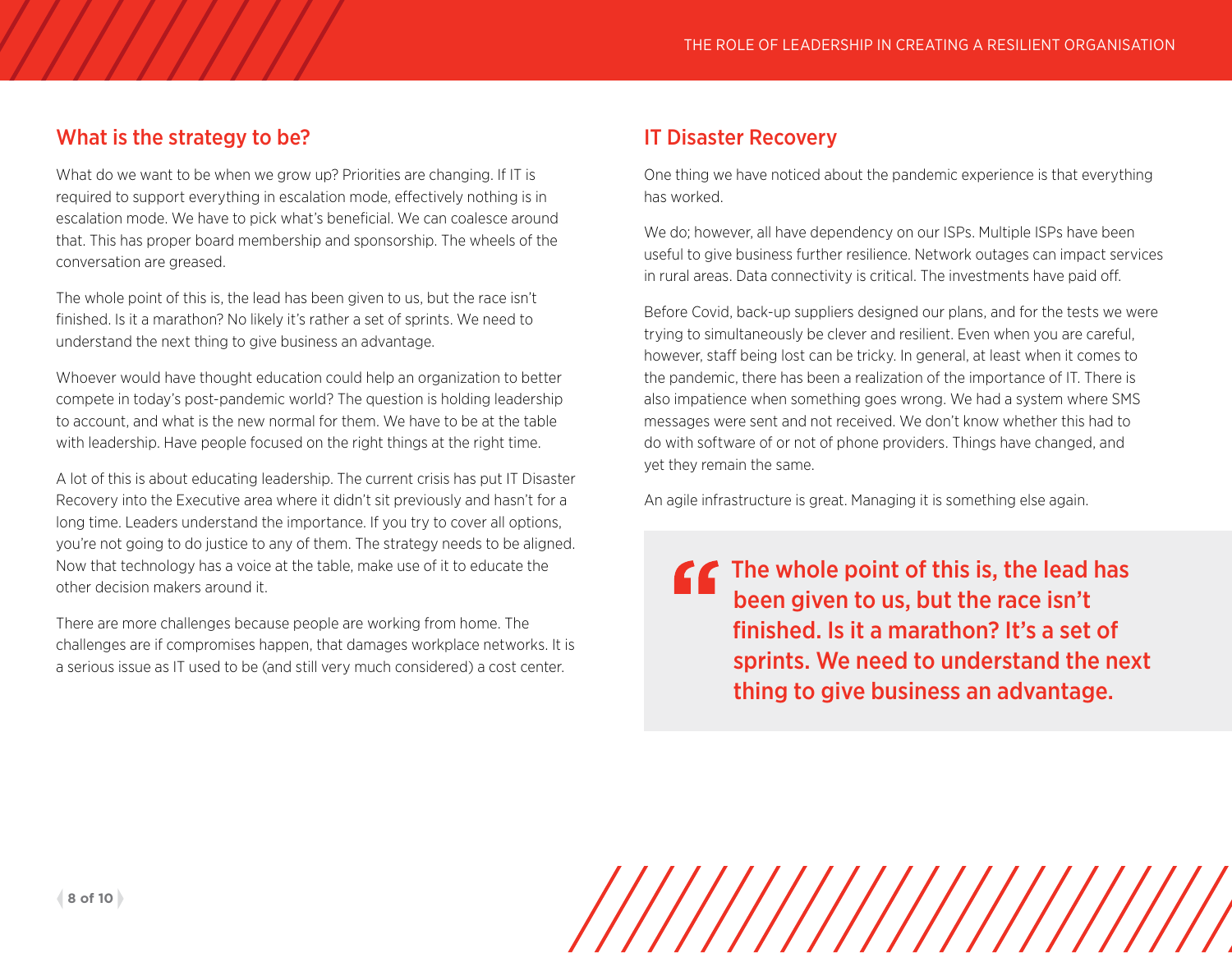# Traits that businesses want from their third-party technology partners: